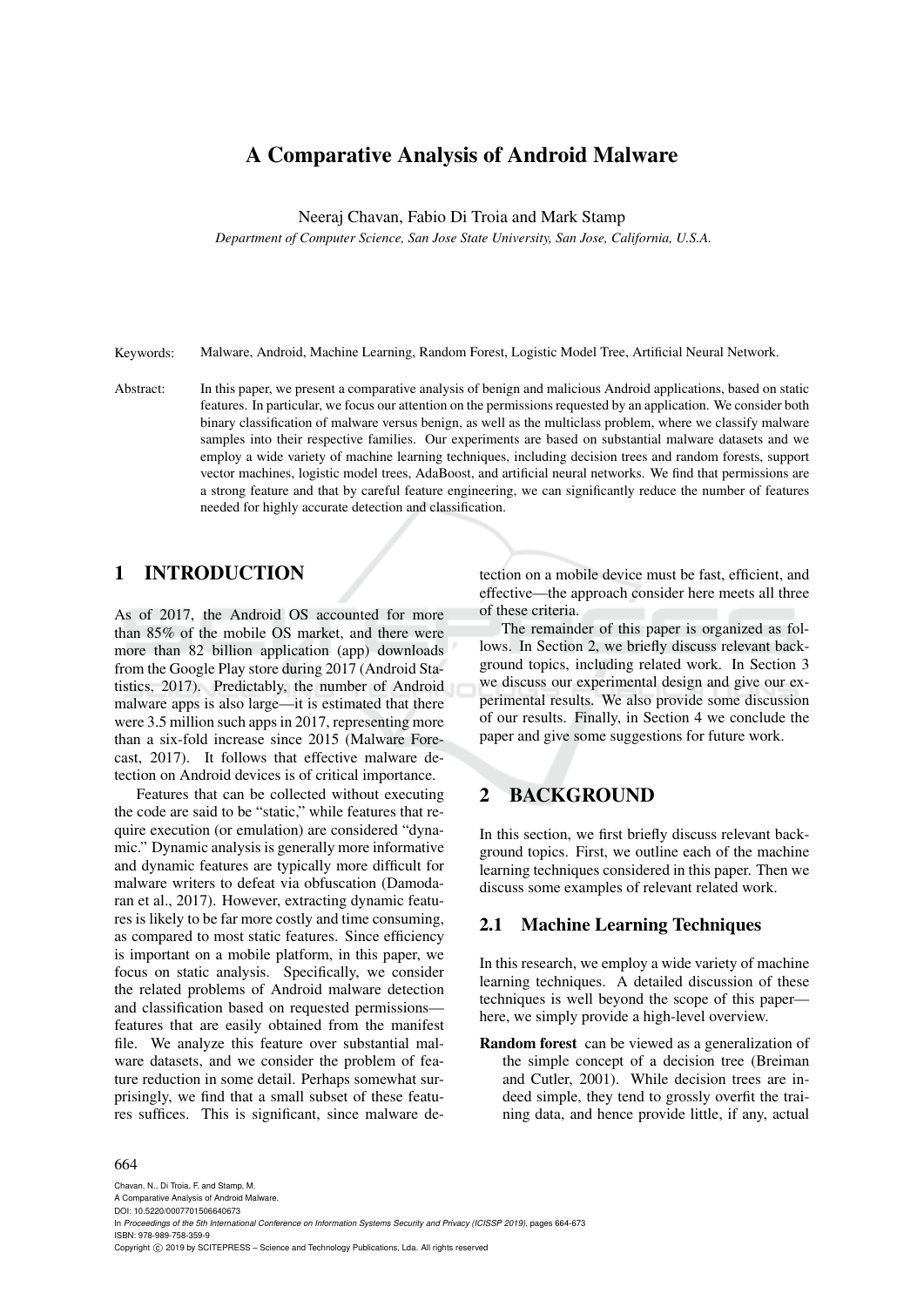"learning." A random forest overcomes the weakness of decision trees by the use of bagging (i.e., bootstrap aggregation), that is, multiple decision trees are trained using subsets of the data and features. Then, a voting procedure based on these multiple decision trees is typically used to determine the random forest classification. In each of our random forest experiments, we use 100 trees.

- Random trees are a subclass of random forests, where the bagging only involves the classifiers, not the data. We would generally expect better results from a random forest, but random trees will be more efficient. Our random trees results are based on a single tree.
- J48 is a specific implementation of the C4.5 algorithm (Quinlan, 2018), which is a popular method for constructing decision trees. We would generally expect random trees to outperform decision trees while, as mentioned above, random forests should typically outperform random trees. However, decision trees are more efficient than random trees, which are more efficient than random forests. Thus, it is worth experimenting with all three of these tree-based algorithms to determine the proper tradeoff between efficiency and accuracy.
- Artificial Neural Network (ANN) represents a large class of machine learning techniques that attempt to (loosely) model the behavior of neurons and trained using backpropagation (Stamp, 2018). While ANNs are not a new concept, having first been proposed in the 1940s, they have found renewed interest in recent years as computing power has become sufficient to effectively deal with "deep" neural network, i.e., networks that include many hidden layers. Such deep networks have pushed machine learning to new heights. For our ANN experiments, we use two hidden layers, with 10 neurons per layer, the rectified linear unit (ReLU) for the activation functions on the hidden layers, and a sigmoid function for the output layer. Training consists of 100 epochs, with the learning rate set at  $\alpha = 0.001$ .
- Support Vector Machine (SVM) is a popular and effective machine learning technique. According to (Bennett and Campbell, 2000), "SVMs are a rare example of a methodology where geometric intuition, elegant mathematics, theoretical guarantees, and practical algorithms meet." When training an SVM, we attempt to find a separating hyperplane that maximizes the "margin," i.e., the minimum distance between the classes in the training set. A particularly nice feature of SVMs is that we can map the input data to a higher dimen-

sional feature space, where we are much more likely to be able to separate the data. And, thanks to the so-called "kernel trick," this mapping entails virtually no computational penalty. All of our SVM experiments are based on a linear kernel function with  $\varepsilon = 0.001$ .

- Logistic Model Tree (LMT) can be viewed as a hybrid of decision trees and logistic regression. That is, in an LMT, decision trees are constructed, with logistic regression functions at the leaf nodes (Landwehr et al., 2005). In our LMT experiments, we use a minimum of 15 instances, where each node is considered for splitting.
- Boosting is a general—and generally fairly straightforward—approach to building a strong model from a collection of (weak) models. In this paper, we employ the well-known adaptive boosting algorithm, AdaBoost (Stamp, 2017a).
- Multinomial naïve Bayes is a form of naïve Bayes where the underlying probability is assumed to satisfy a multinomial distribution. In naïve Bayes, we make a strong independence assumption, which results in an extremely simply "model" that often performs surprisingly well in practice.

The static analysis can be done using the Java Bytecode extracted after disassembling the apk file. Also we can extract permissions from the manifest file. In this paper, we take advantage of the static analysis using permissions of applications and use them for detecting malware and also classify different malware families. The effectiveness of these techniques is analyzed using multiple machine learning algorithms.

## 2.2 Selected Related Work

The paper (Feng et al., 2014) discusses a tool the authors refer to as Appopscopy, which implements a semantic language-based Android signature detection strategy. In their research, general signatures are created for each malware family. Signature matching is achieved using inter-component call graphs based on control flow properties and the results are enhanced using static taint analysis. The authors report an accuracy of 90% on a malware dataset containing 1027 samples, with the accuracy for individual families ranging from a high of 100% to a low of 38%.

In the research (Fuchs et al., 2009), the authors analyze a tool called SCanDroid that they have developed. This tool extracts features based on data flow. The work in (Abah et al., 2015) relies on *k*-nearest neighbor classification based on a variety of features,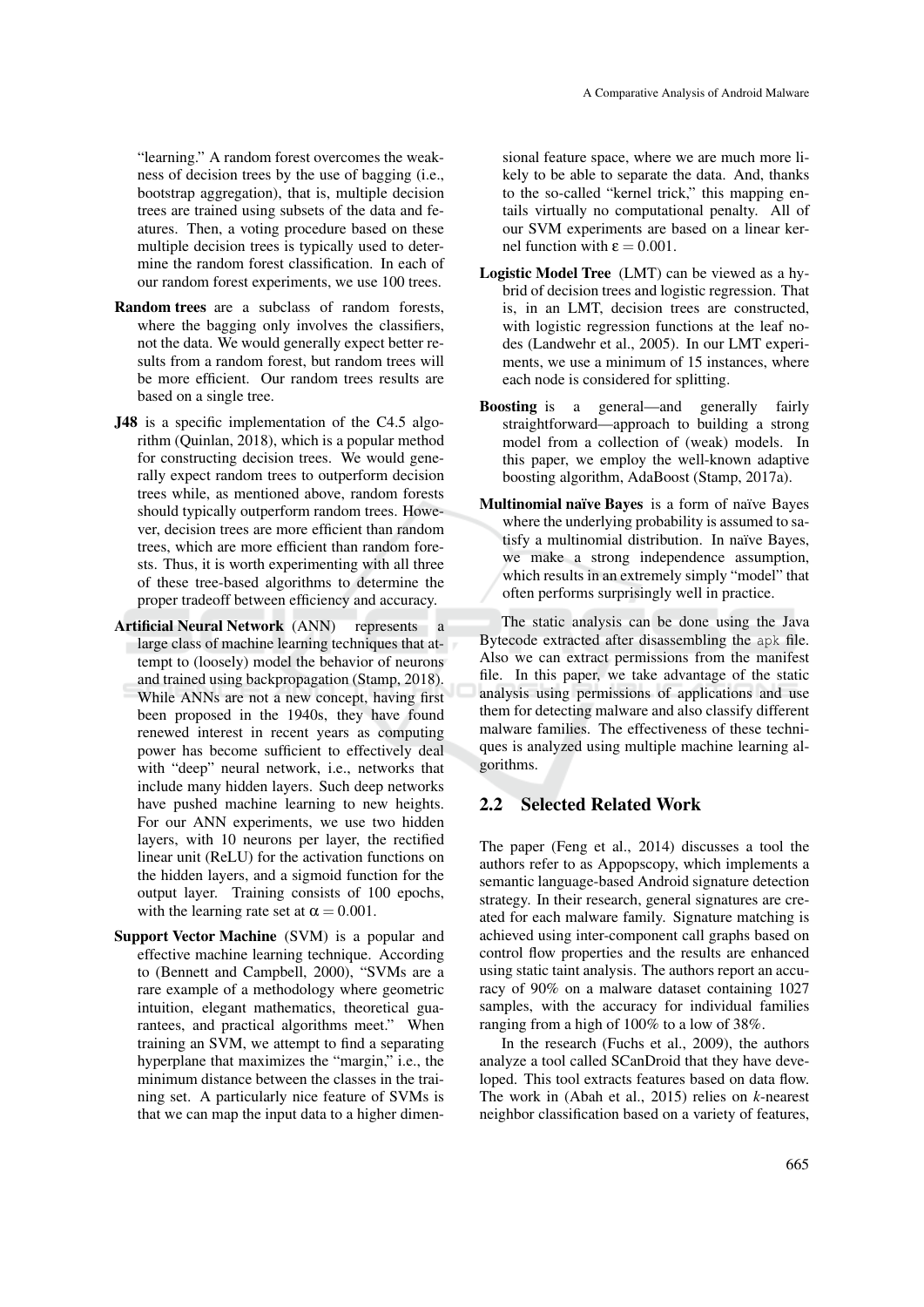include incoming and outgoing SMS and calls, device status, running processes, and more. This work claims that an accuracy of 93.75% is achieved. In the research (Aung and Zaw, 2013), the authors propose a framework and test a variety of machine learning algorithms to analyze features based on Android events and permissions. Experimental results from a dataset of some 500 malware samples yield a maximum accuracy of 91.75% for a random forest model.

In the paper (Afonso et al., 2015), the authors propose a dynamic analysis technique that is focused on the frequency of system and API calls. A large number of machine learning techniques are tested on a dataset of about 4500 malicious Android apps. The authors give accuracy results ranging from 74.53% to 95.96%. Again, a random forest algorithm achieves the best results.

The research (Enck et al., 2010) discusses a dynamic analysis tool, TaintDroid. This sophisticated system analyzes network traffic to search for anomalous behavior—the research is in a similar vein as (Feng et al., 2014), but with the emphasis on efficiency. Another Android system call analysis technique is considered in (Dimjašević et al., 2015).

Our work is perhaps most closely related to the research in (Sugunan et al., 2018) and (Kapratwar et al., 2017) which, in turn, built on the groundbreaking work of (Arp et al., 2014) and (Schmeelk et al., 2015), as well as that in (Zhou et al., 2012). In (Arp et al., 2014), for example, an accuracy of 93.9% is attained over a dataset of 5600 malicious Android apps.

The paper (Kapratwar et al., 2017) considers static and dynamic analysis of Android malware based on permissions and API calls, respectively. A robustness analysis is presented, and it is suggested that malware writers can most likely defeat detectors that rely on permissions. We provide a more careful analysis in this paper and find that such is not the case.

## 3 EXPERIMENTS AND RESULTS

In this section, we first discuss our datasets and feature extraction process. Then we turn our attention to feature engineering, that is, we determine the most significant features for use in our experiments. We also discuss our experimental design before presenting results from a wide variety experiments.

#### 3.1 Datasets

We use the Android Malware Genome Project (Zhou and Jiang, 2012) dataset. This data consists mainly of apk files obtained from various malware forums

and Android markets—these samples have been widely used in previous research. Labels are included, which specify the family to which each sample belongs. Thus, the data can be used for both binary classification (i.e., malware versus benign) and the multiclass (i.e., family) classification problems.

For our benign dataset, we crawled the PlayDrone project (PlayDrone, 2018), as found on the Internet Archive (Internet Archive, 2018). The resulting apk files might include malicious samples. Therefore, we used Androguard (Androguard, 2018) to filter broken and potentially malicious apk files. Table 1 gives the number of malware and benign samples that we obtained. These samples will be used in our binary classification (malware versus benign) and multiclass (malware family) experiments discussed below.

Table 1: Datasets.

|                | Samples |        |
|----------------|---------|--------|
| Experiment     | Type    | Number |
| Detection      | Malware | 989    |
|                | Benign  | 2657   |
| Classification | Malware | 1260   |

### 3.2 Feature Extraction

To extract static features, we need to reverse engineer the apk files. We again use Androguard this reverse engineering task. The manifest file, AndroidManifest.xml, contains numerous potential static features; here we focus on the permissions requested by an application.

From the superset of malware and benign samples, we find that there are 230 distinct permissions. Thus, for each apk, a feature vector is generated based on these permissions. The feature vector is simply a binary sequence of length 230, which indicates whether each of the corresponding permissions is requested by the application or not. Along with each feature vector, we have a denoting label of  $+1$  or  $-1$ , indicating whether the sample is malware or benign, respectively. The overall architecture, in the case of binary classification, is given in Figure 1.



Figure 1: Binary classification architecture.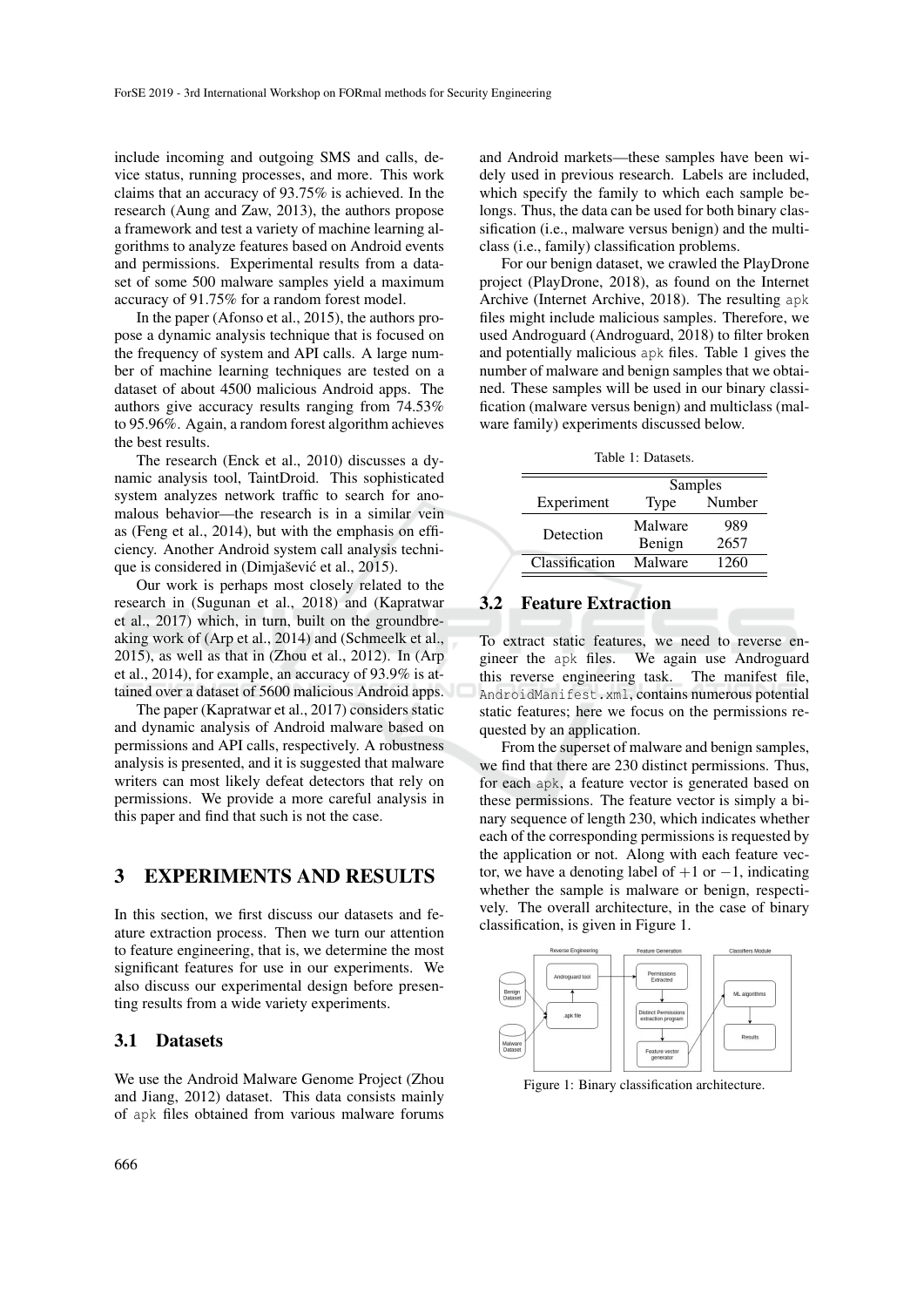For the multiclass (family) classification problem, essentially the same process is followed as for the binary classification case. However, we only examine malware samples, and over our malware dataset, we find that only 118 distinct permissions occur. Thus, the feature vectors for the multiclass problem are of length 118.

## 3.3 Feature Engineering

It is likely that many of the features under consideration (i.e., permissions) provide little or no discriminating information, with respect to the malware versus benign or the malware classification problem. It is useful to remove such features from the analysis, as they essentially act as noise, and can therefore cause us to obtain worse results than we would with a smaller, but more informative, feature set. It is also useful to remove extraneous features so that scoring is as efficient as possible. Consequently, our immediate goal is to determine features that are of no value for our analysis, and remove them from subsequent consideration.

There are several techniques for determining feature significance. Here we consider two distinct approaches to this problem. First, we use information gain to reduce the feature set. Second, we use recursive feature elimination (RFE) based on a linear SVM. Information gain is easily computed and gives us a straightforward means of eliminating features. RFE is somewhat more involved, but accounts for feature interactions in a way that a simple information gain calculation cannot.

The information gain (IG) provided by a feature is defined as the expected reduction in entropy when we branch on that feature. In the context of a decision tree, information gain can be computed as the entropy of the parent node minus the average weighted entropy of its child nodes. We measure the information gain for each feature, and select features in a greedy manner. In a decision tree, this has the desirable effect of putting decisions based on the most informative features closest to the root. This is desirable, since the entropy is reduced as rapidly as possible, and enables the tree to be simplified by trimming features that provide little or no gain.

For our purposes, we simply use the information gain to reduce the number of features, then apply various machine learning techniques to this reduced feature set. Based on the information gain, we selected the 74 highest ranked features—the top 10 of these features are given in Table 2. Features that ranked outside the top 74 provided no improvement in our results.

Table 2: Permissions ranked by IG.

| Score   | Permission              |
|---------|-------------------------|
| 0.30682 | READ SMS                |
| 0.28129 | WRITE SMS               |
| 0.17211 | READ_PHONE_STATE        |
| 0.15197 | RECEIVE BOOT COMPLETED  |
| 0.14087 | WRITE_APN_SETTINGS      |
| 0.13045 | RECEIVE SMS             |
| 0.10695 | SEND SMS                |
| 0.10614 | CHANGE WIFI STATE       |
| 0.10042 | <b>INSTALL PACKAGES</b> |
| 0.10019 | RESTART PACKAGES        |

As mentioned above, we also reduce the feature set using RFE based on a linear SVM. In a linear SVM, a weight is assigned to each feature, with the weight signifying the importance that the SVM attaches to the feature. For our RFE approach, we eliminate the feature with the lowest linear SVM weight, then train a new SVM on this reduced (by one) feature set. Then we again eliminate the feature with the lowest SVM weight, train a new linear SVM on this reduced feature set. This process is continued until a single feature remains, and in this way, we obtain a complete ranking of the features. The potential advantage of this RFE technique is that it accounts for feature interactions among all of the reduced feature sets. The top 10 features obtained using RFE based on a linear SVM are listed in Table 3.

Table 3: Permissions ranked by RFE using a linear SVM.

|    | Rank Permission        |
|----|------------------------|
| 1  | WRITE APN SETTINGS     |
| 2  | WRITE CALENDAR         |
| 3  | WRITE CALL LOG         |
| 4  | WRITE CONTACTS         |
| .5 | WRITE INTERNAL STORAGE |
| 6  | WRITE OWNER DATA       |
| 7  | WRITE SECURE SETTINGS  |
| 8  | WRITE SETTINGS         |
| 9  | WRITE SMS              |
| 10 | WRITE SYNC SETTINGS    |

In Figure 2, we give the cross validation score of the linear SVM as a function of the number of features, as obtained by RFE. We see that the top 82 features gives us an optimal result—additional features beyond this number provide no benefit. Consequently, we use the 82 top RFE features in our experiments below.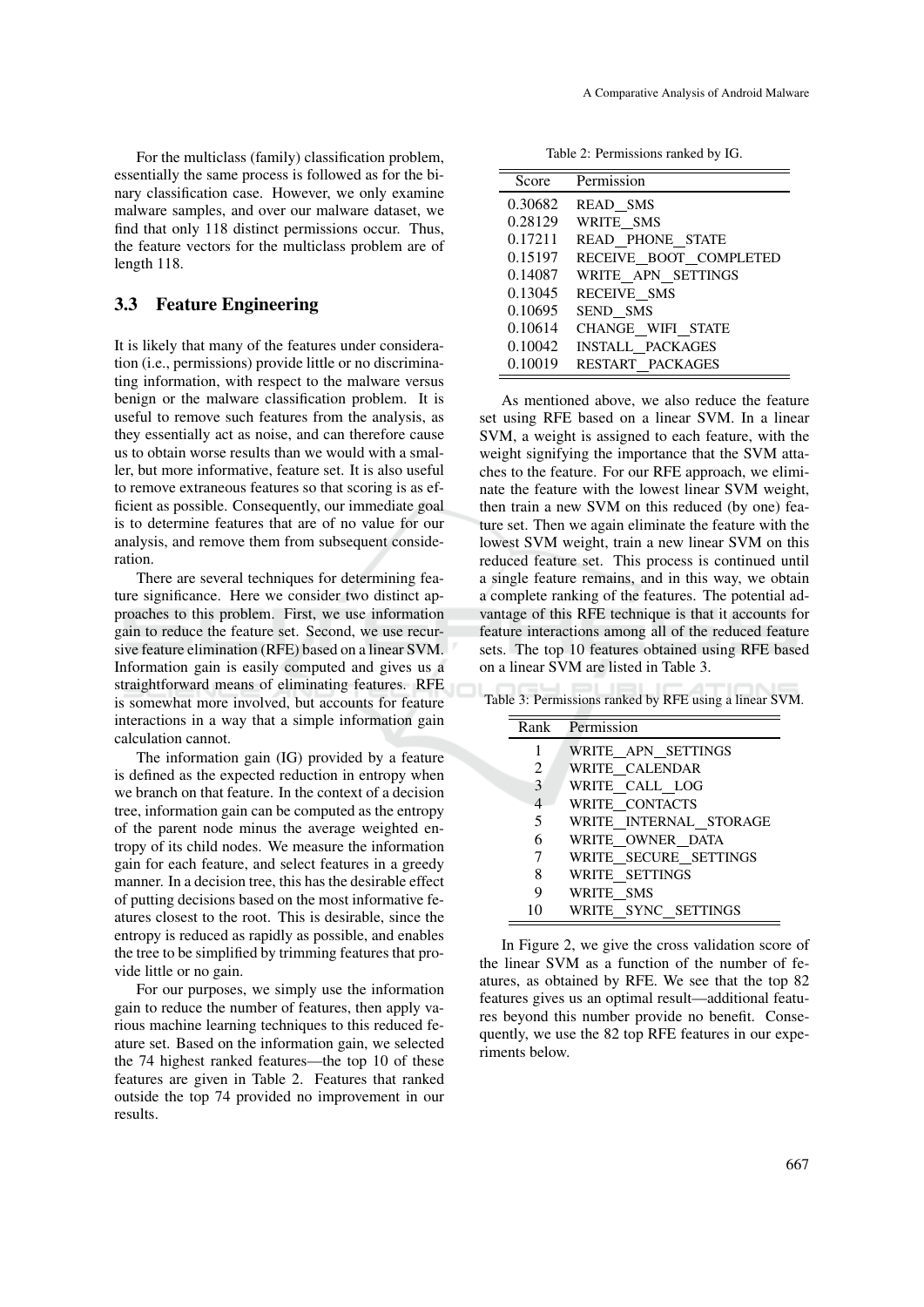

Figure 2: Recursive feature elimination (RFE).

#### 3.4 Binary Classification

In this section, we discuss our binary classification experiments. We consider both the IG features and the RFE features. We test a wide variety of machine learning algorithms and provide various statistics.

First, we consider the IG features, as discussed in Section 3.3, above. Bar graphs of training and testing precision for each of the techniques discussed in Section 2.1 are plotted in Figure 3. For this experiment the number of samples in the malware and benign datasets are listed in Table 1, where we see that there is total of 3647 samples. Here, and in all subsequent experiments, we use 5-fold cross validation. Cross validation serves to maximize the number of test cases, while simultaneously minimizing the effect of any bias that might exist in the training data (Stamp, 2017b).



Figure 3: Machine learning comparison based on precision (IG features).

Given a scatterplot of experimental results, an ROC curve is obtained by graphing the true positive rate versus the false positive rate, as the threshold varies through the range of values. The area under the ROC curve (AUC) is between 0 and 1, inclusive, and can be interpreted as the probability that a randomly selected positive instance scores higher than a randomly selected negative instance (Stamp, 2017b). In Figure 4, we give the AUC statistic for the same set of IG feature experiments that we ahve summarized in Figure 3.



Figure 4: Machine learning comparison based on AUC (IG features).

We repeated the experiments above using the 82 RFE features, rather than the 74 IG features. The precision results for these machine learning experiments are given in Figure 5, while the corresponding AUC results are summarized in Figure 6.



Figure 5: Machine learning comparison based on precision (RFE features).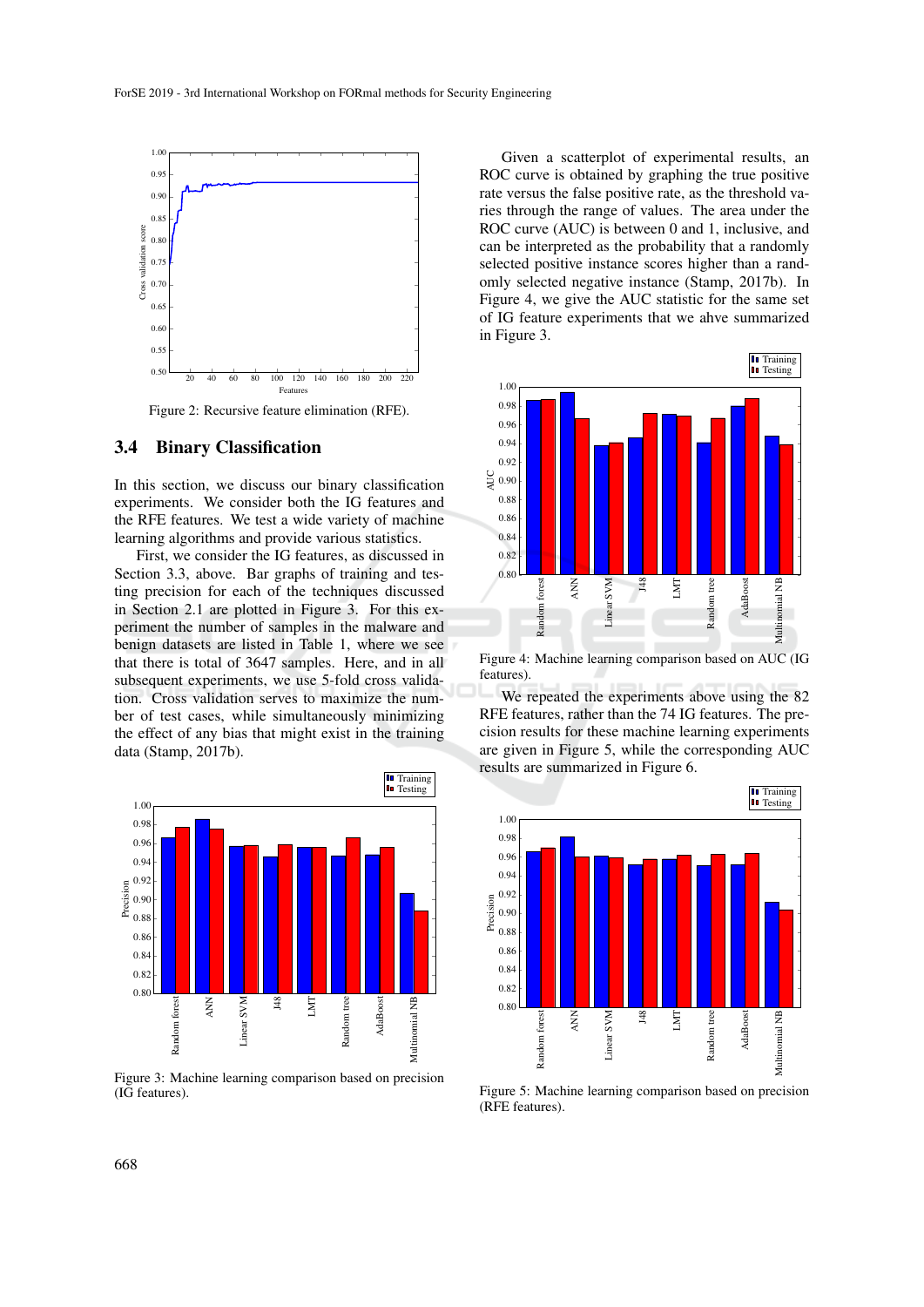

Figure 6: Machine learning comparison based on AUC (RFE features).

The performance between the various machine learning algorithms varies significantly, with multinomial naïve Bayes consistently the worst, while random forests and ANNs perform the best. The IG and RFE cases are fairly similar, although ANNs are better on the RFE features, with random forest are better on the IG features.

### 3.5 ANN Experiments

Since ANNs performed well in the experiments above, we have conducted additional experiments to determine the effect of an imbalanced dataset and to test the effect of small training sets. For these experiments, we use the IG features and the same binary classification dataset as above, with the skewed training sets selected at random. Again, we use 5-fold cross validation.

We experiment with three different ratios between the sizes of the malware and benign sets, namely, a ratio of 1:3 (i.e., three times as many benign samples as malware samples), as well as ratios of 1:6 and 1:12. For the 1:3 ratio, we have sufficient data to consider following four different cases:

- 100 malware and 300 benign
- 200 malware and 600 benign
- 400 malware and 1200 benign
- 800 malware and 2400 benign

For a 1:6 ratio, we have enough samples so that we can consider the following three cases:

- 100 malware and 600 benign
- 200 malware and 1200 benign
- 400 malware and 2400 benign

Finally, for the 1:12 ratio, we have sufficient data for

the following two cases:

- 100 malware and 1200 benign
- 200 malware and 2400 benign The testing precision and AUC results for the 1:3,

1:6, and 1:12 training cases are given in Figures 7 (a) through (c), respectively. We see that, for example, with only 100 malware and 300 benign samples, we obtain a testing precision in excess of 0.98 and an AUC of approximately 0.96. Overall, these results show that the ANN performs extremely well, even with a small and highly skewed training set. This is significant, since we would like to train a model as soon as possible (in which case the training set may be small), and the samples are likely to be highly skewed towards the benign case.

#### 3.6 Robustness Experiments

As an attack on permissions-based detection, a malware writer might simply request more of the permissions that are typical of benign samples, while still requesting permissions that are necessary for the malware to function. In this way, the permissions statistics of the malware samples would be somewhat closer to those of the benign samples. Analogous attacks have proven successful against malware detection based on opcode sequences (Lin and Stamp, 2011).

To simulate such an attack, for each value of  $N =$  $0, 1, 2, \ldots, 20$ , we include the top *N* benign permissions in each malware sample. For each of these cases, we have performed an ANN experiment, similar to those in Section 3.5, above. The precision and AUC results are given in the form of line graphs in Figure 8. Note that the  $N = 0$  case corresponds to no modification to the malware permissions.

The results in Figure 8 show that there is a decrease in the effectiveness of the ANN when a small number of the most popular benign permissions are requested. However, when more than  $N = 5$  permissions are included, the success of the ANN recovers, and actually improves on the unmodified  $N = 0$  case. These results show that a straightforward attack on the permissions can have a modest effect, but we also see that permissions are a surprisingly robust feature.

#### 3.7 Multiclass Classification

For the multiclass experiments in this section, we again use permission-based features. The metrics considered here are precision and the AUC. As above, we use five-fold cross validation in each experiment.

For these experiments, we use all malware samples in our dataset that include a family label. The distribution of these malware families is given in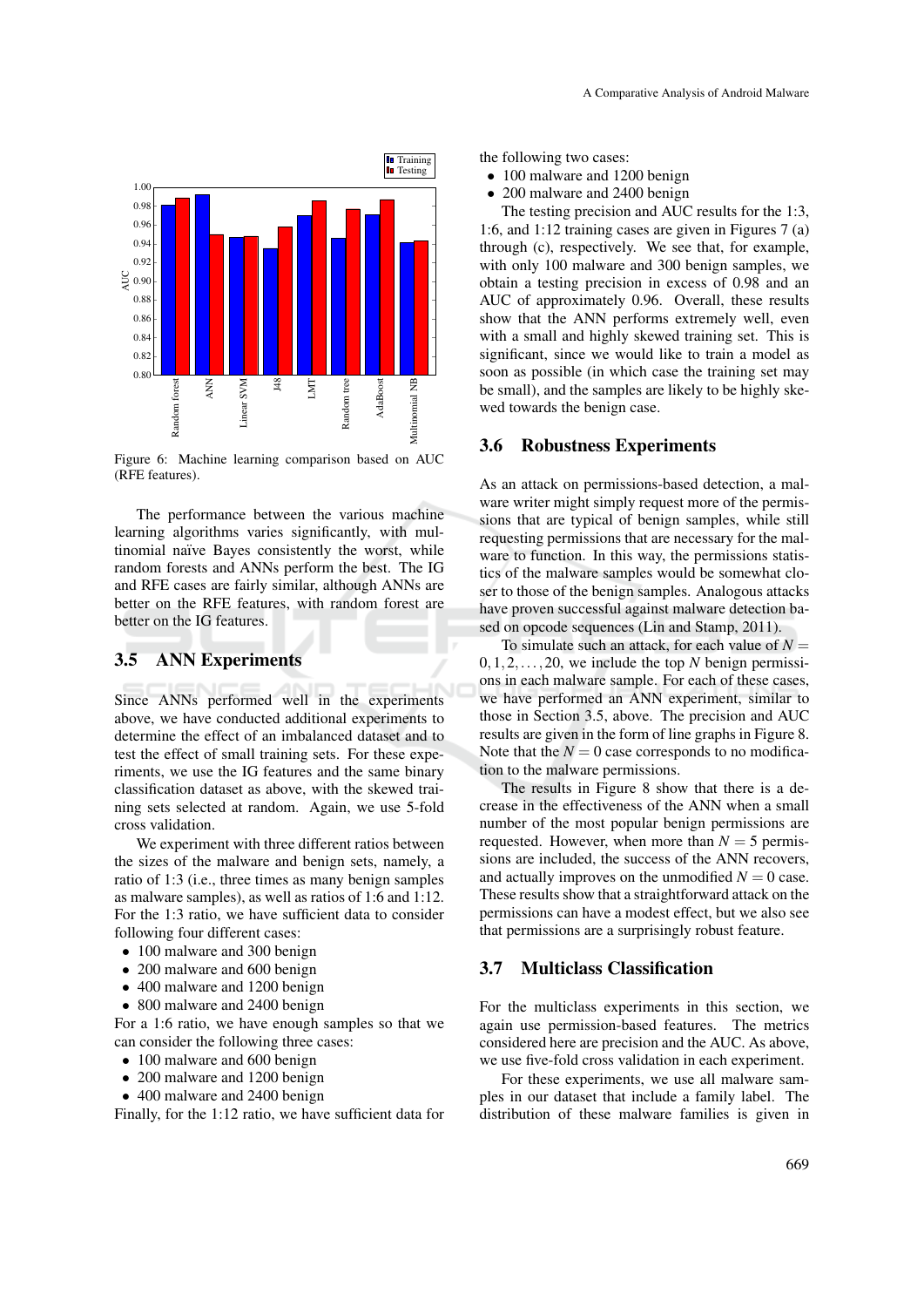

Figure 7: ANN results for various malware to benign ratios.



Figure 9. Note that we have 49 malware families and a total 1260 malware samples.

Bar graphs of precision and AUC results for multiple machine learning techniques are give in Figures 10 (a) and (b), respectively. We observe that a random forest performs best in these multiclass experiments, attaining a testing accuracy in excess of 0.95. This is an impressive number, given that we have such a large number of classes. Other machine learning techniques that perform well on this challenging multiclass problem include LMT and AdaBoost.

While there are 49 malware families in our dataset, from Figure 9 we see that a few large families dominate, while many of the "families" contain only 1 or 2 samples, and most are in the single digits. To determine the effect of this imbalance on our results, we also performed multiclass experiments on balanced datasets. In Figures 11 (a) through (c) we give results for balanced sets with 30, 40, and 50 samples per family, respectively. For example, 11 of the 49 malware families in our dataset have at least 30 samples. From each of these 11 families, we randomly select 30 samples, then perform multiclass experiments and we give the precision and AUC results in Figure 11 (a).

Overall the results in Figure 11 clearly demonstrate that our strong multiclass results are not an artifact of the imbalance in our dataset. In fact, with a sufficient number of samples per family, we obtain better results on the balanced dataset than on the highly imbalanced dataset. Of course, the number of families is much smaller in the balanced case, but we do have a significant number of families in all of these experiments.

Since a random forest performs best in the malware classification problem, we give the confusion matrices for this case in Figure 12. This confusion matrix provides a more fine-grained view of the results reported above. We observe that the misclassification are sporadic, in the sense that all of cases where a significant percentage of samples are misclassified occur in small families, with the number of samples being in the single digits.

# 4 CONCLUSION

The work in (Kapratwar et al., 2017) considered both permissions (i.e., a static feature) and system calls (i.e., a dynamic feature), and the interplay between the two. The authors concluded that a slight reduction in the number of permissions has a significant effect, and suggested that malware writers may be able to evade detection by relatively minor modifications to their code, such as reducing the number of permissions requested. Here, we provided a more nuanced analysis to show that it is likely to be significantly more difficult to evade permission-based detection than suggested in (Kapratwar et al., 2017). Specifically, in this paper we showed that a relatively small number of permissions can serve as a strong feature vector, even for the more challenging multiclass problem. These results indicate that eliminating the specific permissions that comprise the reduced feature set is likely not an option for most malware. In addition, we showed that taking the opposite tack,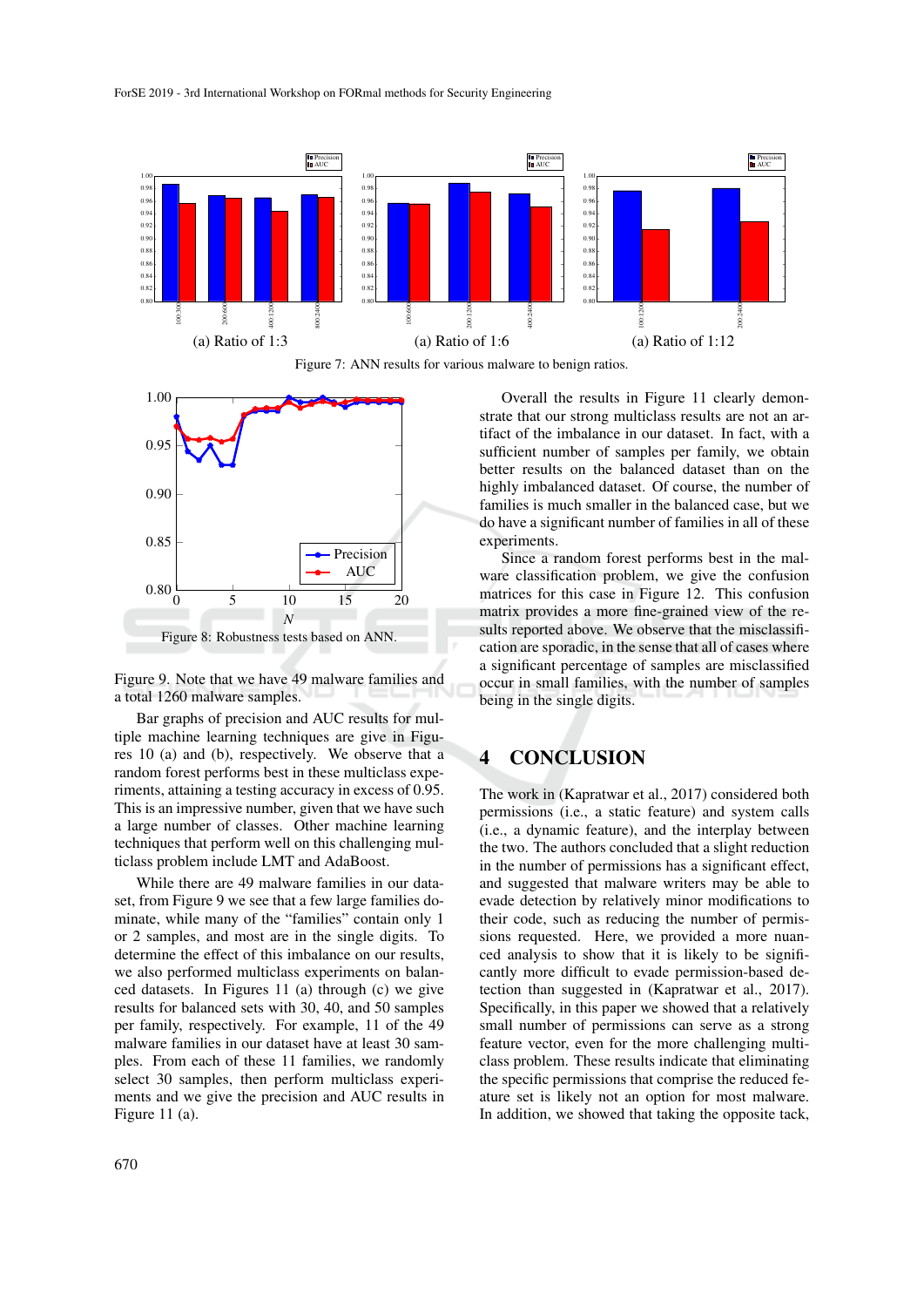

Figure 11: Multiclass results with balanced datasets (testing).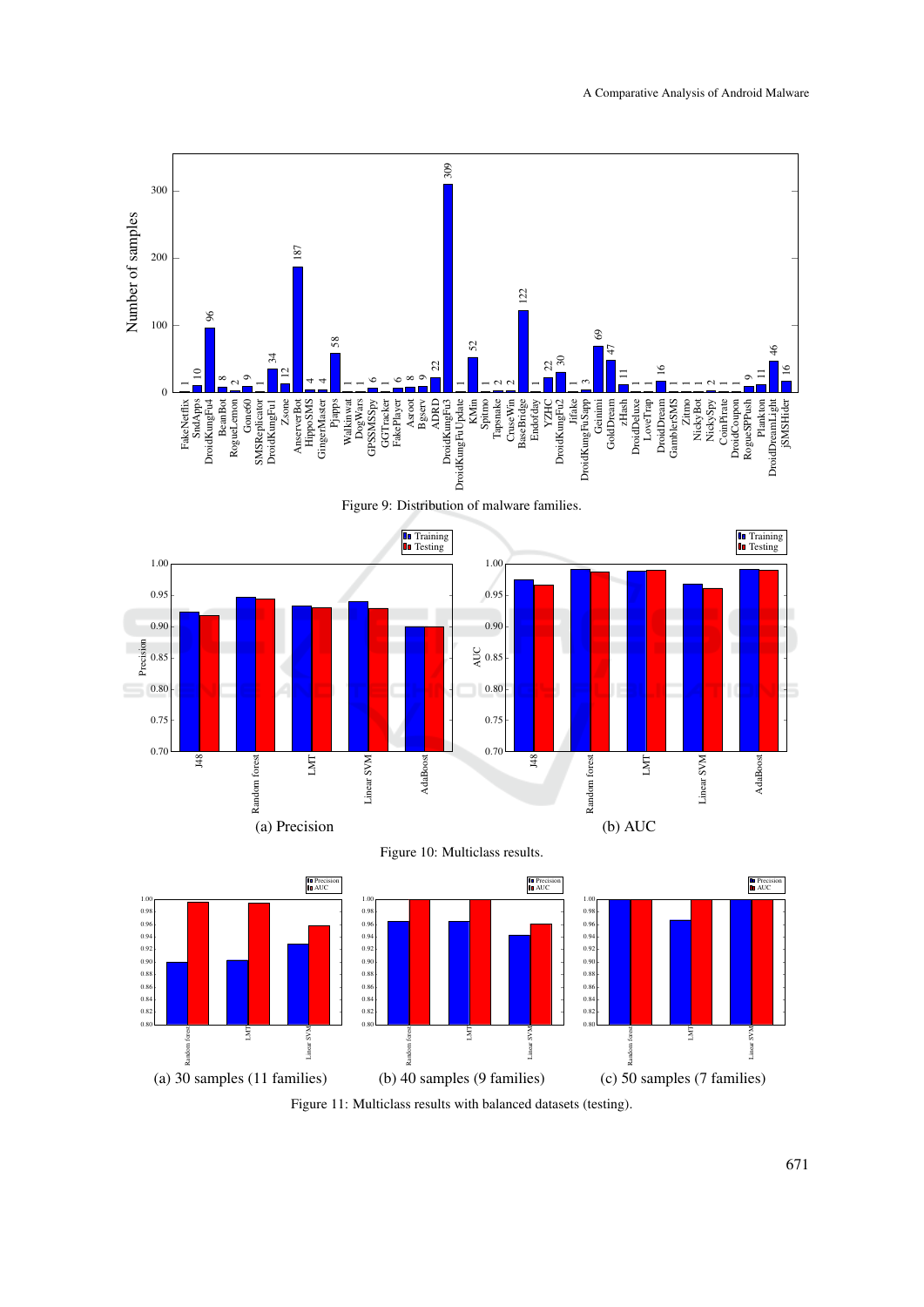

Figure 12: Random forest confusion matrix as percentages (training).

that is, adding unnecessary permissions that are common among bening apps, is also of limited value. We conclude that features based on permissions are likely to remain a viable option for detecting Android malware.

Our experimental results also show that malware detection on an Android device is practical, since the necessary features can be extracted and scored efficiently. For example, using an ANN on a reduced feature set, we can obtain an AUC of 0.9920 for the binary classification problem. And even in the case of highly skewed data—as would typically be expected in a realistic scenario—an ANN can attain a testing accuracy in excess of 96%.

The malware classification problem is inherently more challenging than the malware detection problem. But even in this difficult case, we obtained a testing accuracy of almost 95%, based on a random forest. It is worth noting that a random forest also performs well for binary classification, with about 97% testing accuracy. A random forest requires significantly less computing power to train, as compared to an ANN, and this might be a factor in some implementations, although training is often considered one-time work.

For future work, it would be interesting to further explore deep learning for Android malware detection, based on permissions. For ANNs, there are many parameters that can be tested, and it is possible that the ANN results presented in this paper can be significantly improved upon. As another avenue for future work, recent research has shown promising malware detection results by applying image analysis techniques to binary executable files; see, for example (Huang et al., 2018; Yajamanam et al., 2018). As far as the authors are aware, such analysis has not been applied to the mobile malware detection or classification problems.